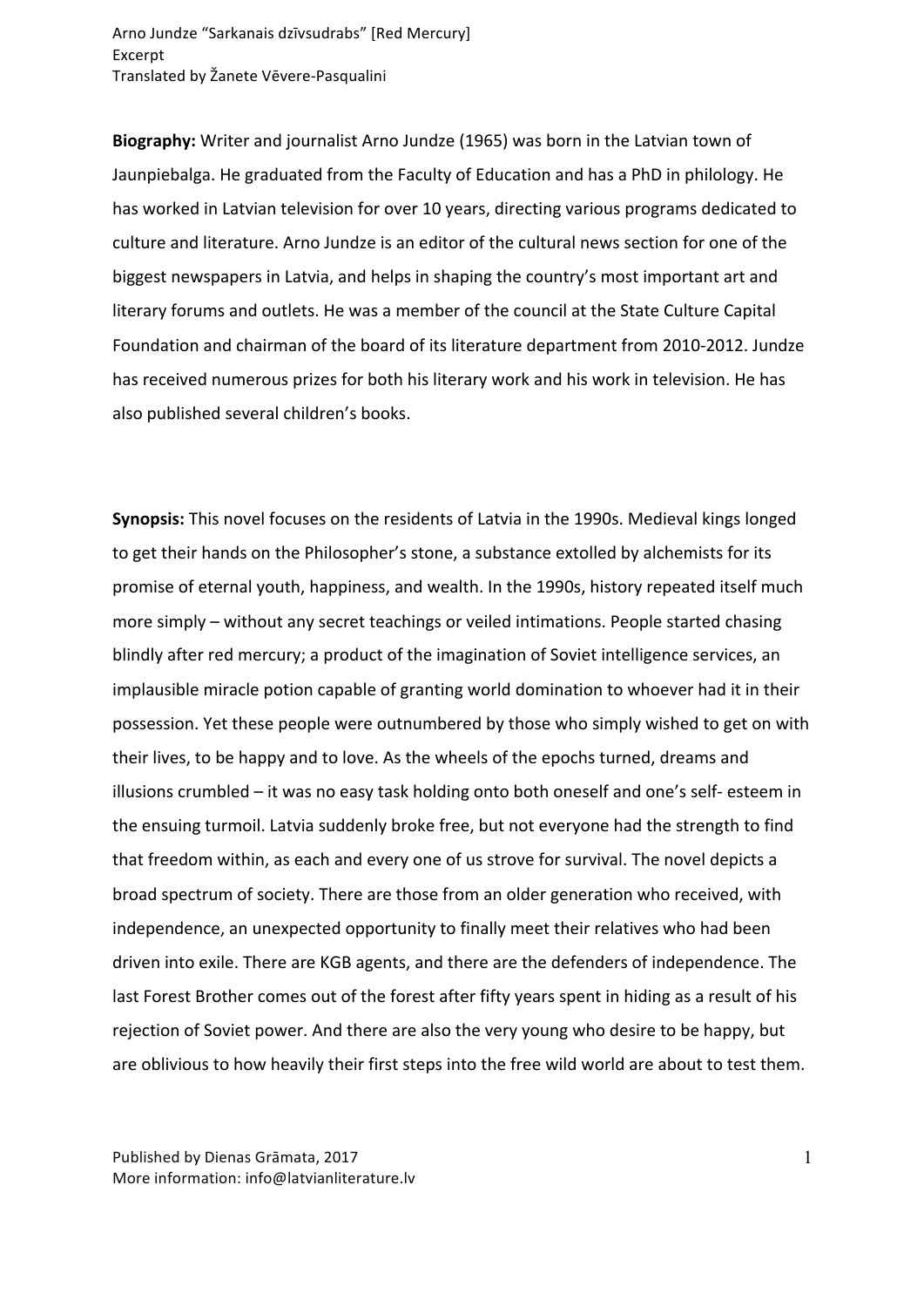Arno Jundze "Sarkanais dzīvsudrabs" [Red Mercury] Excerpt Translated by Žanete Vēvere-Pasqualini

## **Excerpt**

## 1991

OMON and an unspecified special unit attacks the Ministry of Internal Affairs, the shooting in Bastejkalns commences.

Militsia Members Vladimir Gomanovich and Sergey Kononenko are killed,

Four others injured.

Edijs Riekstiņš and members of Juris Podnieks' film crew; Andris Slapiņš and Gvido Zvaigzne, also lose their lives, the latter in hospital where he was taken, gravely injured, following the night shooting.

## Žanete. 21 January

It's still very early morning, not yet six o'clock but the communal apartment is already empty. The neighbours have drifted off to various different places to celebrate New Year's Eve and are yet to return. Like rats running from a sinking ship. Žanete is standing in the bathtub, water spurting from the end of the old-fashioned steel pipe. It runs down her naked body; its warm flow has a calming effect, helping her get her thoughts straight on the events of last night. There's no logical explanation for it. Pure madness! Žanete, you madwoman! How could do something so crazy?

Ever since the barricades started, Žanete has been volunteering on shifts in Vecrīga. It seemed the obvious choice. Žanete had to go. The People's Front had appealed on the radio for medical staff and besides, she lived right there on Kirova Street, just by the station. Why not help? The most courageous lecturers at the Academy of Medicine supported these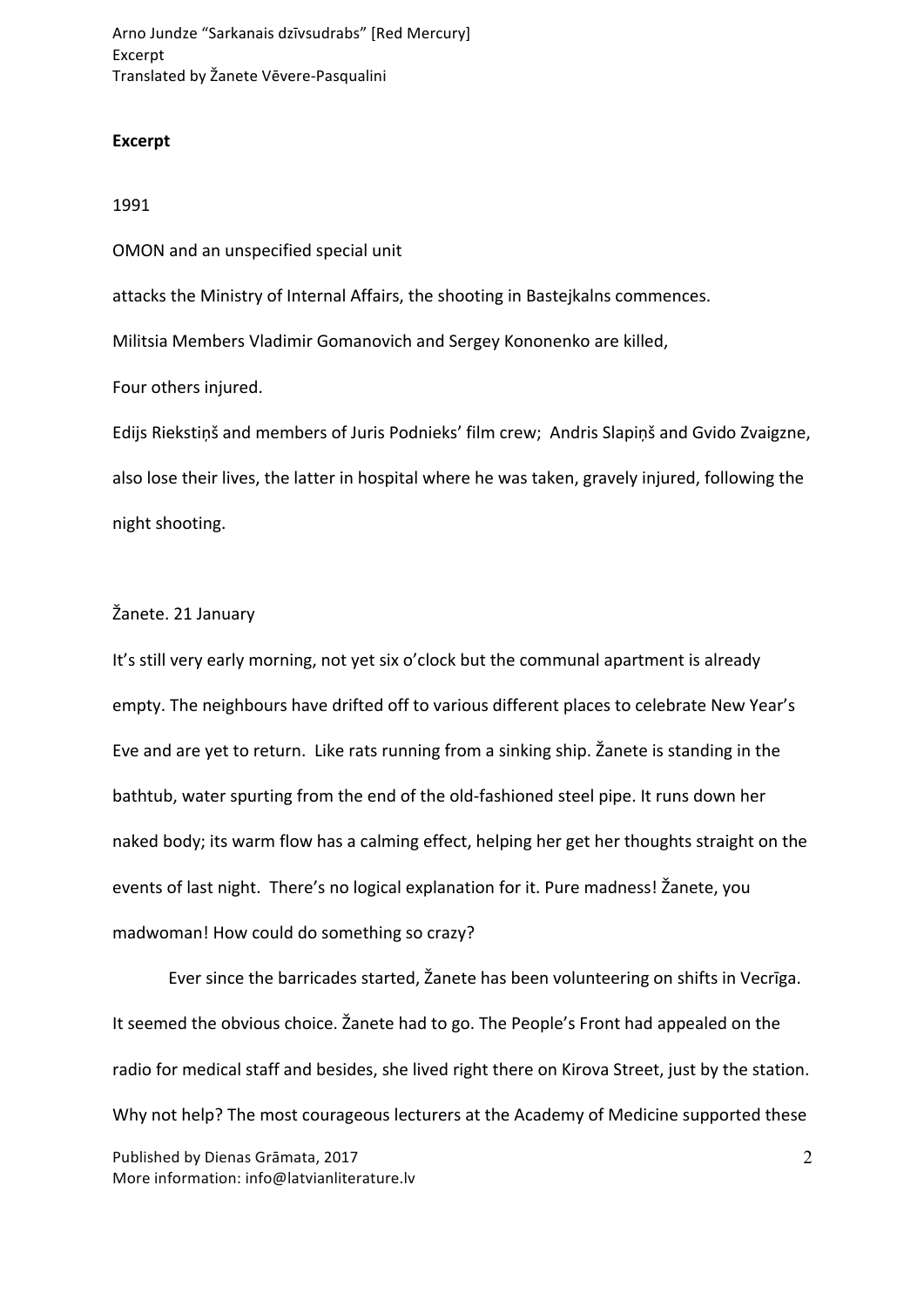activities, undertaken by final year students. This is a good opportunity for you! The lecturers, too, were kept busier on the barricades than behind their lecturing desks of higher education, where even thesis discussions during exam sessions frequently developed into agitated political disputes. Life was boiling like a volcano, brimming over with lava, after all.

The doctors' shifts were planned down to the very last detail. Chaos played no part in the process, if not during the very first hours of the barricades. It took no more than a day for the experienced doctors to devise a well-scheduled system. Everyone knew where they had to go and what they had to do, if necessary. With the help of the housing council, they surveyed available apartments in Vecrīga which were then prepared, in secret, to accommodate casualties, should the terrible need arise. A first aid centre was set up in the Dome Church. First aid assistance could also be dispensed from other places of worship in Vecriga. Anyone in need was welcome. It's no joke spending the whole night out with the January frosts, taking it in turns at the positions near the fires. Especially on the Daugava River embankment where the wind blows sharply even on warmer days.

At first, guarding the barricades might have appeared to some like a romanticized adventure, a game. Singing round the fire, cups of hot tea and a drop of booze. Like the in film, "The Devil's Servants", where simple folk defend the city of Riga. But after the futile murder of Roberts Mūrnieks at the hands of OMON members on the Vecmīlgrāvis bridge, people grew edgy with fearful expectation. The tension was immense. Were the terrible events of Vilnius to be repeated here? Had OMON absurdities or the army opening fire on the unarmed become an everyday option?

Published by Dienas Grāmata, 2017 More information: info@latvianliterature.lv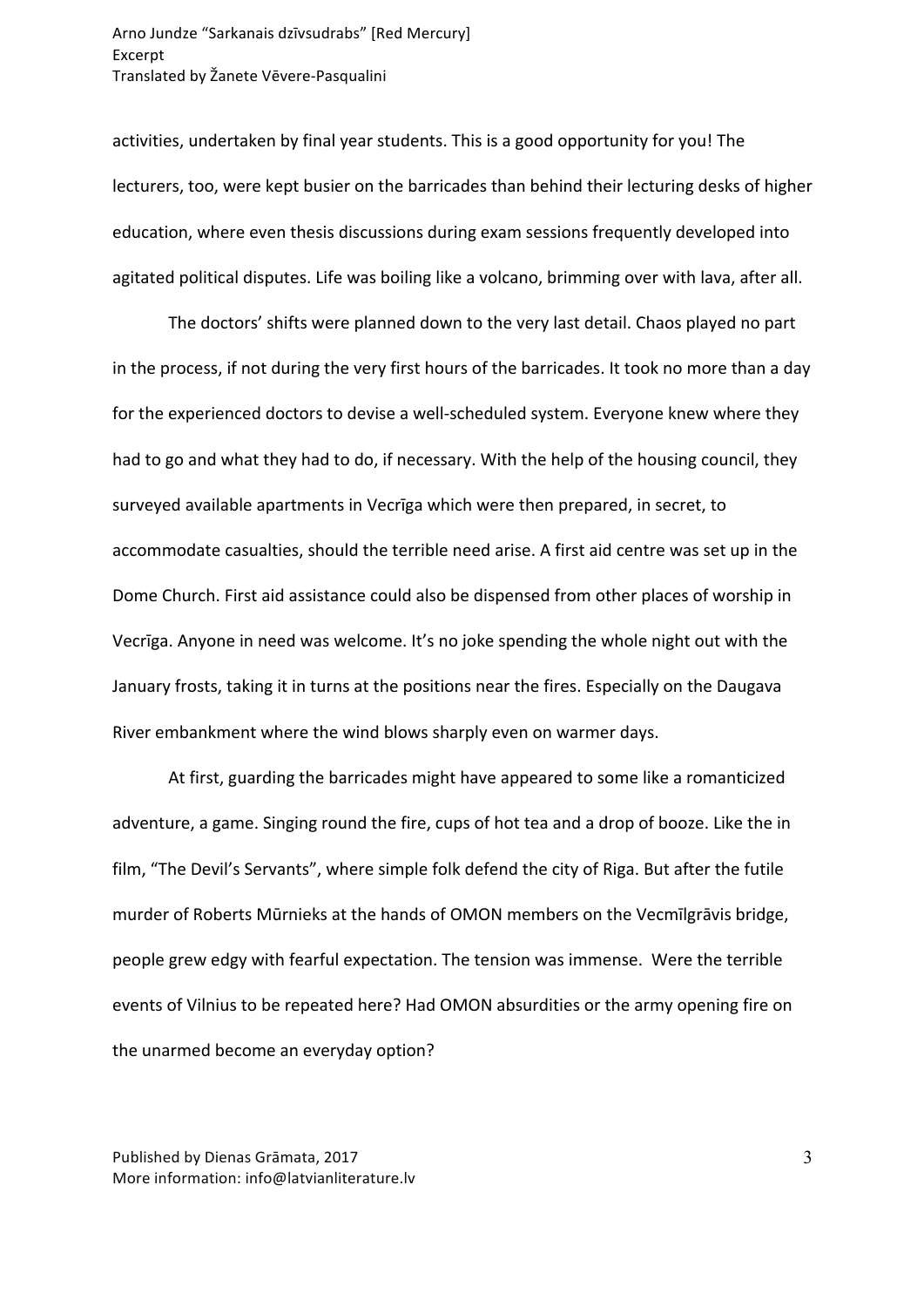It was quite late when Žanete wended her way across the small square at the end of Smilšu Street, over on the canal side. She was zig-zagging through the narrow maze of passages around sandbag-filled trucks and buses, carefully positioned by the engineers organizing the barricade, before heading off to the barricades by the Council of Ministers, when all hell broke loose. First came a series of dry, sharp-sounding snaps which caused the entire flock of Bastejkalns jackdaws to take flight, terrifying the peace-loving canal ducks who, fed by the denizens of the city, had not the slightest thought of migrating to warmer climes. Despite once having done target practice at school, she failed to register the snapping sound as gunshot. It just sounded like an ordinary firecracker. Even when the individual snaps grew into a series of barking shots, she still hoped, goodness knows how, that it was no more than some boyish prank.

Obscenities in Russian and shouts followed. Someone was yelling, 'They've just killed a man! Help, we need doctors!' Two men running towards Žanete called out to her, 'Go back to Vecrīga, girl! There's shooting going on!'

But Žanete remained, frozen to the edge of the pavement, watching as bright chains of bullets cut across the dark sky. The sophisticated realization that they had been tracing cartridges would only come later, while she is watching TV. For now, they are just fiery stripes in the dark sky and it is all happening right before her eyes. Real and terrifying. A funny little van heads in the direction of the Drama Theatre, travelling along the boulevard which has only recently regained its historic name of Bastejs, for many years previously referred to Soviet Boulevard. It has yellowish curtains at the windows, a little like in that "Dālderi" song, "They reflect sunflowers heads and are made of sunbeam threads, yellow,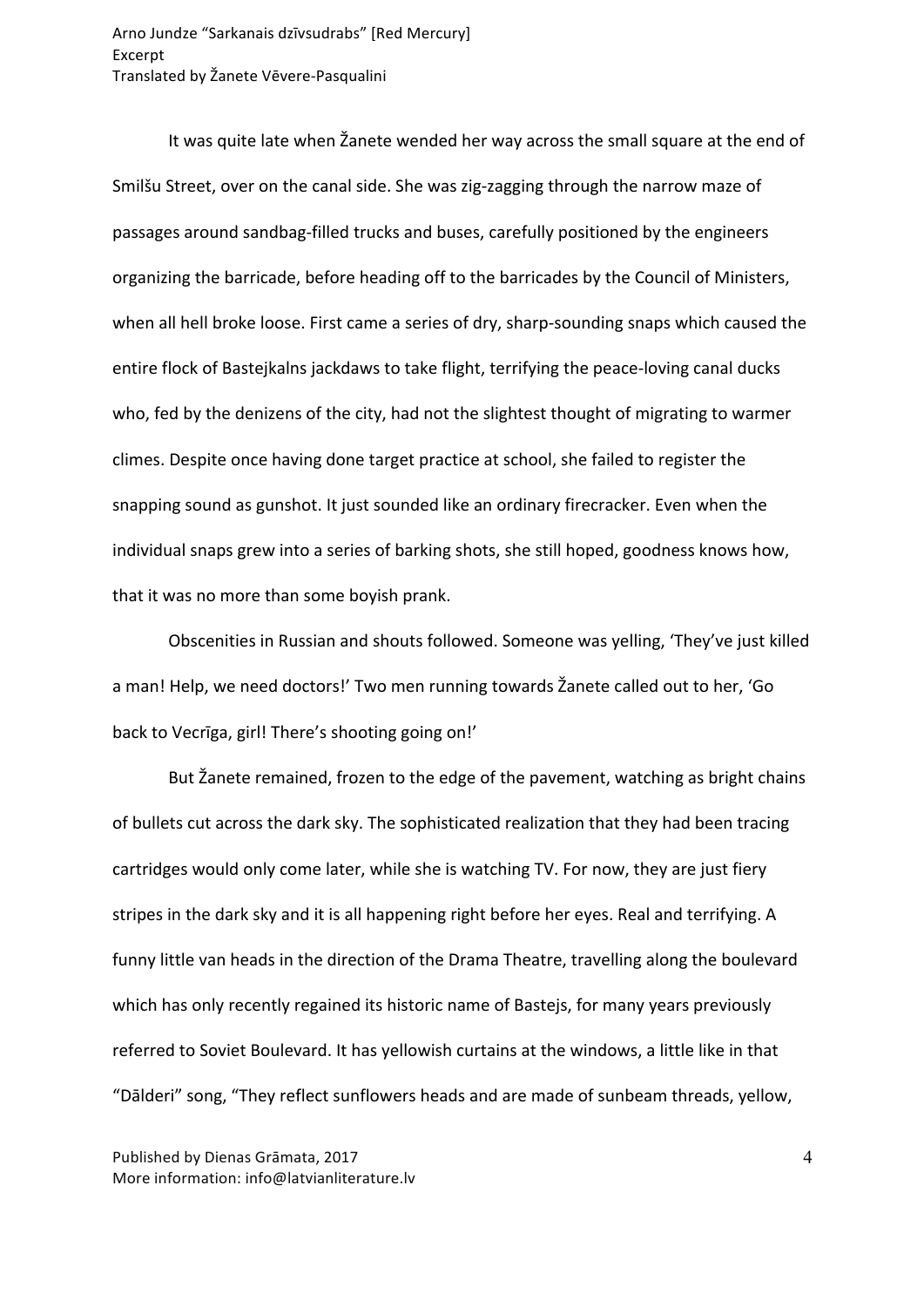yellow curtains they are." The little bus stops at the curve and three men, rifles in hand, jump out and run towards the theatre. And then, more shooting. Just like a film.

People are running away from Bastejkalns as fast as their legs will carry them. A young man amongst them, his face covered in blood.

'Help! Doctor! I need a doctor!' he calls out, seeing the first aid bag emblazoned with the red cross on Žanete's shoulder.

The scene unfolding before her shakes Žanete to the core, her sense of inertia disappears instantly.

'Are you able to walk? What happened?'

'I don't know!' the man screams, his voice sounding otherworldly. 'There, on the other side, the shooting started and I felt something warm running down my forehead. Seconds later my whole face was covered in blood.'

The injured man is having some sort of panic attack. Žanete examines him there and then behind the barricades under the closest street lamp. He is bleeding heavily but the wound does not appear to be too deep; the brain is unscathed. The bullet or piece of shrapnel probably just caught his forehead then whizzed off into the darkness. Behind the cover of the barricades, Žanete pulls some gauze wadding from her bag and carefully cleans away the blood.

'What's your name?' she asks.

'Mine? Māris.' The man is shaking as if he has a fever.

'Right, look here, Māris! Calm down and listen to what I'm about to tell you. If the bullet had got you in the forehead, you would by lying dead in the street and not stood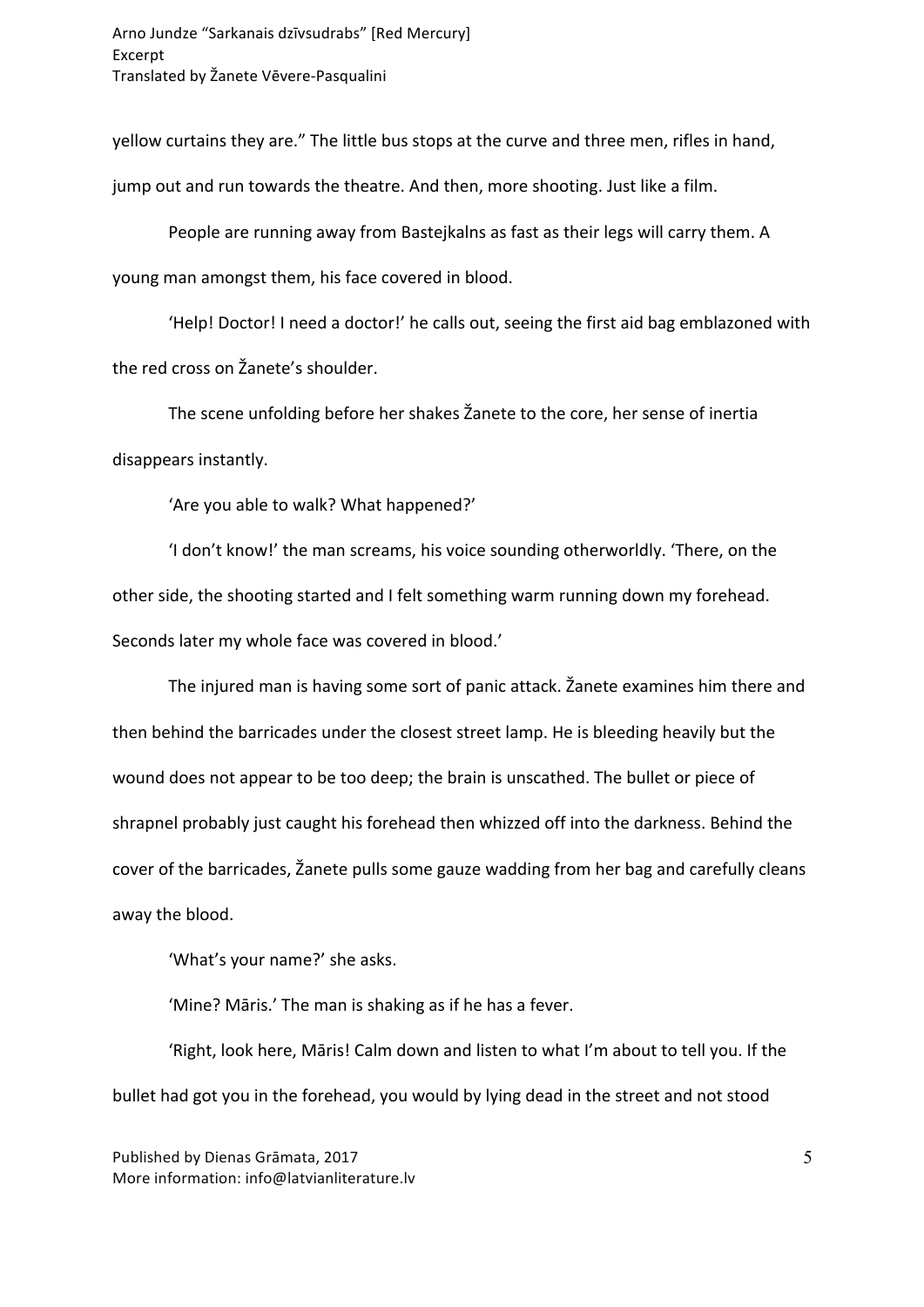here, talking to me. Don't worry. Listen to me and you'll get through this. Near here on Vaļņu Street there should be an apartment set up as a first aid centre. Let's head over there and see what can be done.'

Žanete knows the address. There are no lists as such, but she has carved the various addresses indelibly in her mind. The closest one should be just round the corner. All she needs to do is locate the right door. Žanete makes the wounded man walk ahead of her, urging him all the while to keep the wadding pressed tightly to his wound.

The voice of her professor, recalled from the lecture hall, pops into her head: 'Doctors must instil calm in agitated, nervous patients.'

The trouble is that Žanete has never, not once in her entire life, had anything to do with firearm injuries. Her only knowledge is theoretical. She hopes that she will be up to the task. Climbing the stairs, she casts her mind back to her days of medical training at the Academy, hoping against hope that she will find a more experienced doctor upstairs. Žanete is terrified.

The apartment is on the fourth floor. Unfortunately, no one answers the doorbell. It turns out that the key is under the mat. There is no one more experienced than Žanete on duty tonight at the first aid centre and neither will there be. She will have to do it all herself. Žanete unlocks the door and feels in the dark for the light switch. They find themselves in a tiny, one room flat. Black paper has been pasted over the windows so that no light is visible from the outside. One of the stratagems used at the time of the barricades. Some attentive, caring hand has provided all that is needed to administer first aid. Bandages, basic medicines, syringes, disinfectants. Someone has even thought of bringing a kettle and